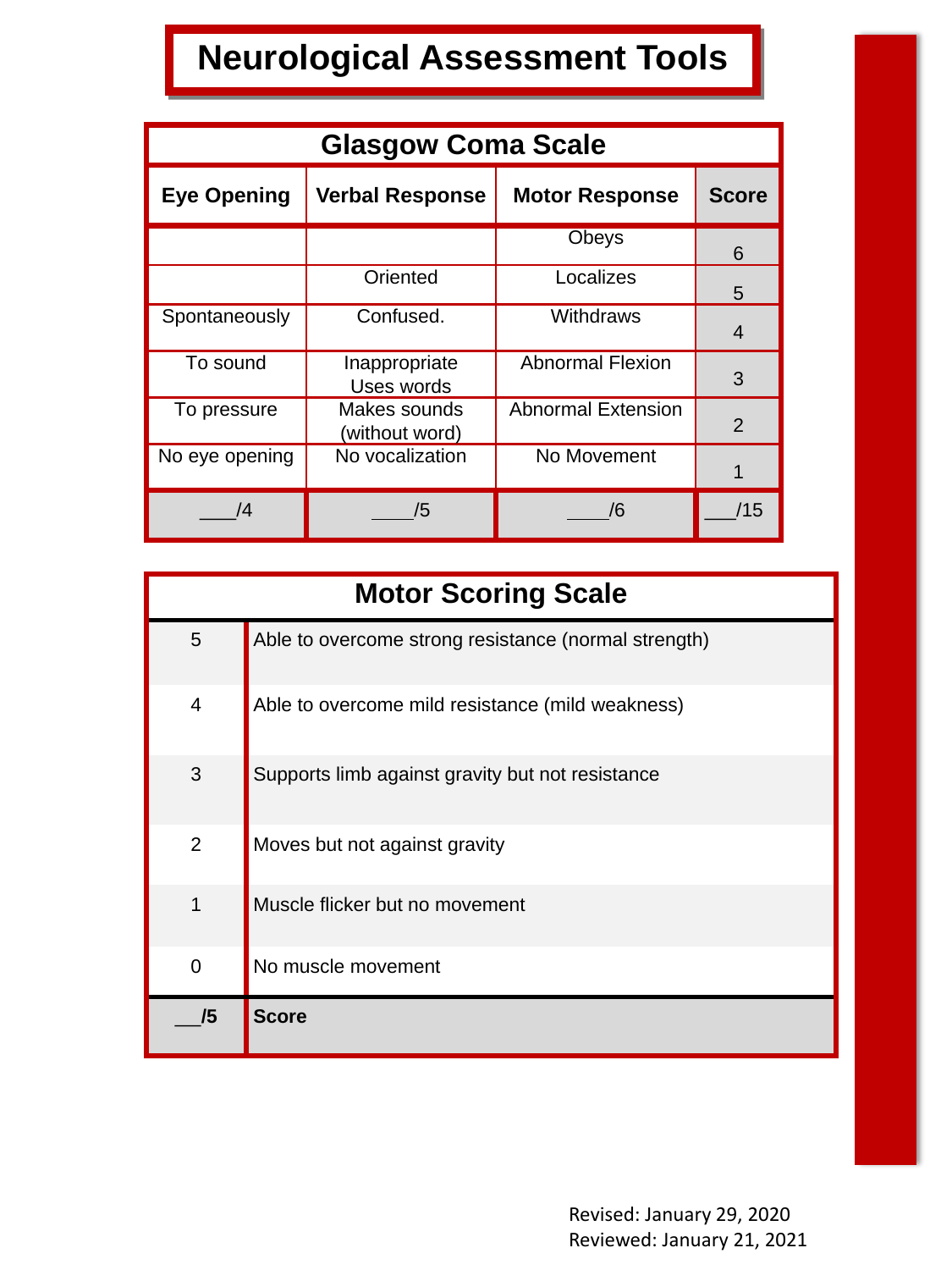#### **Deep Tendon Reflexes**

- Motor weakness associated with increased tone and deep tendon reflexes  $(3$  or  $4+)$ , and/or with clonus suggest an upper motor neuron cause for the weakness.
- Motor weakness associated with flaccid paralysis and decreased deep tendon reflexes  $(< 2+)$  suggest lower motor neuron cause for the weakness.



Biceps Brachii Tendon C5, C6



Triceps Tendon C7, C6



Plantar Reflex (Babinski)



Brachioradialis Tendon C6, C5



Clonus: Oscillations between flexion and extension



Quadriceps Tendon (knee jerk) L4, L3, L2



Achilles Tendon (ankle jerk) S1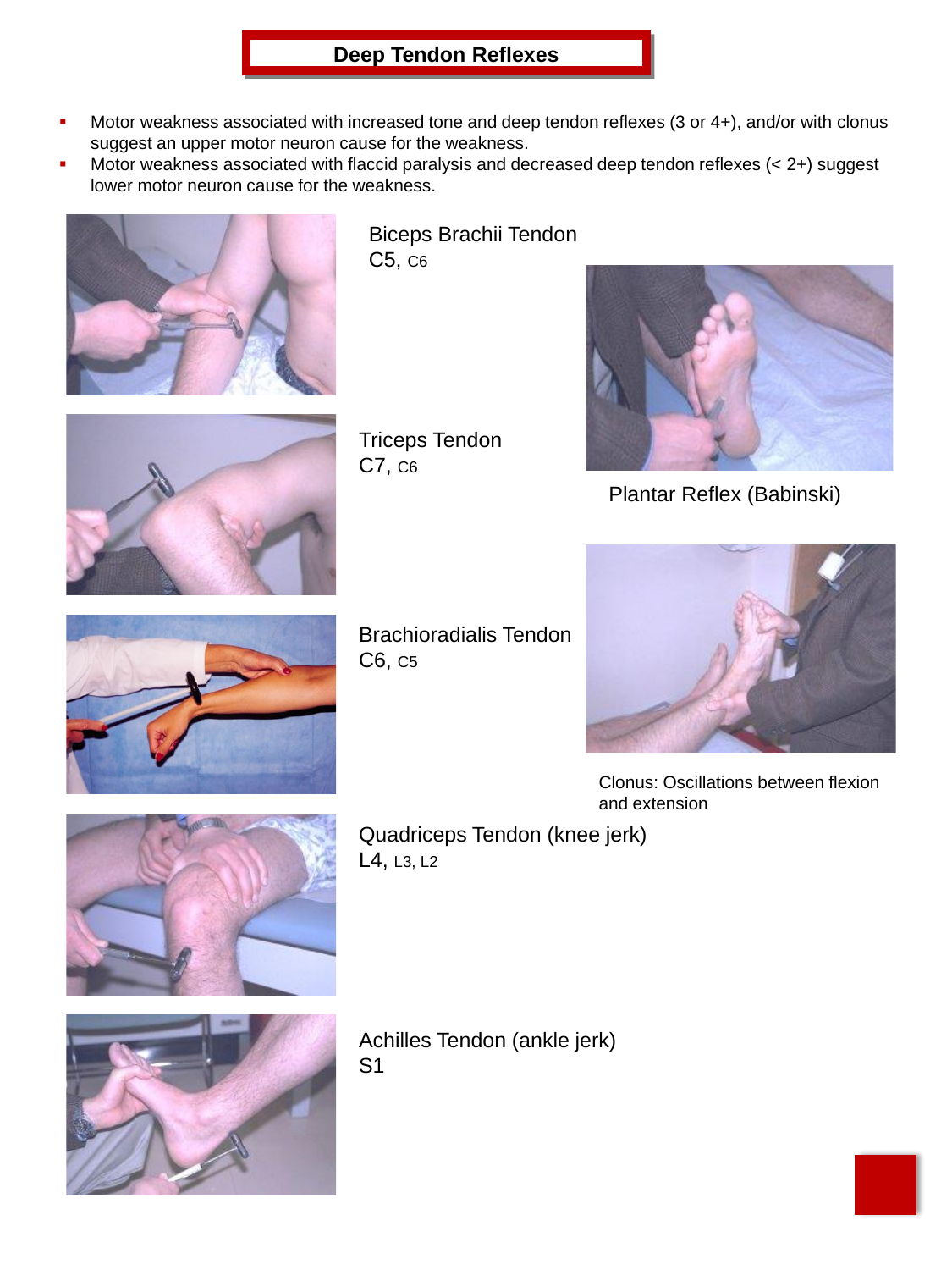# **Motor Assessment/Spinal Cord Testing**

### **Level of Function:**

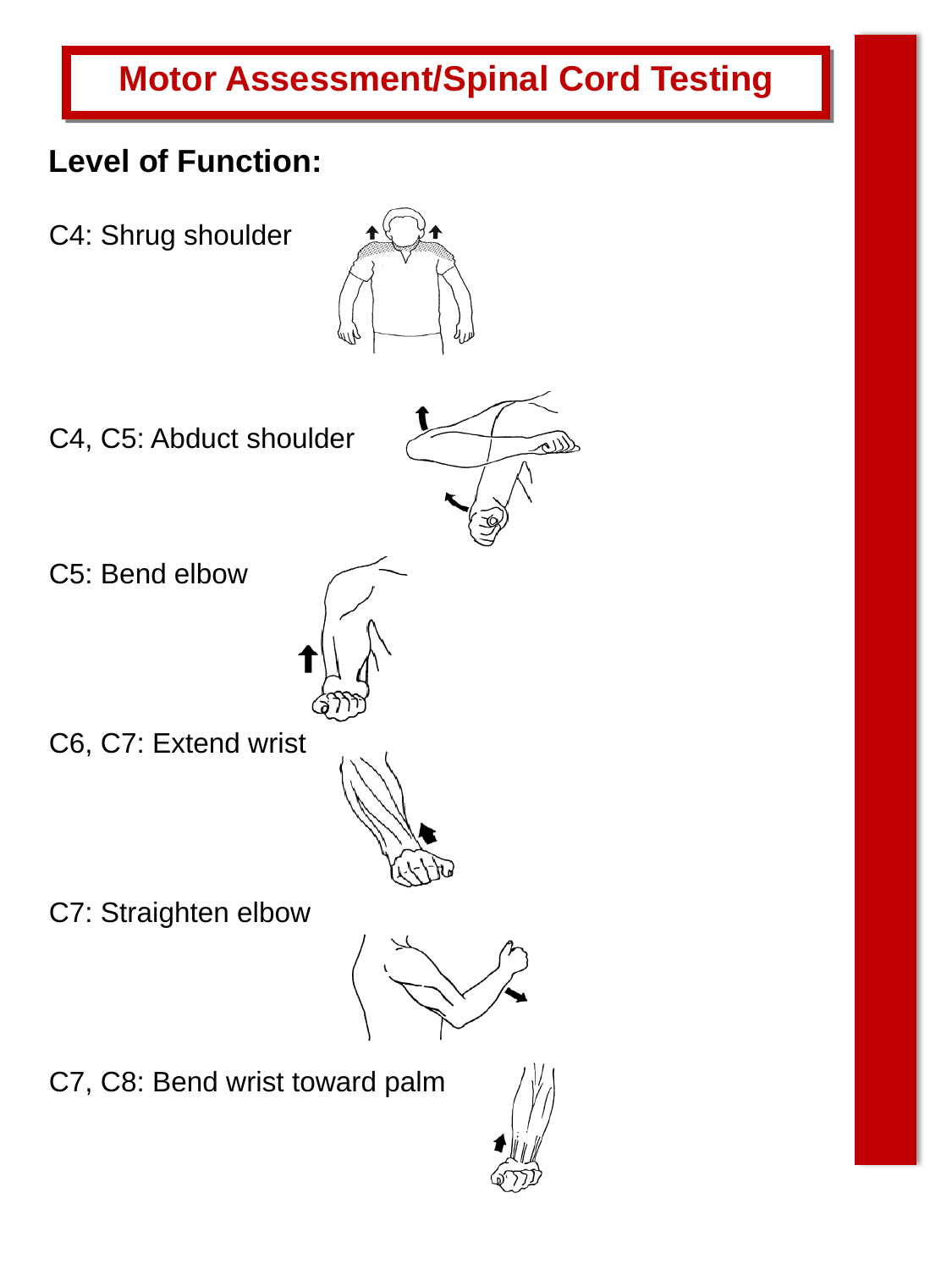# **Motor Assessment/Spinal Cord Testing**

### **Level of Function:**

C8: Bend fingers toward palm at first digit joint